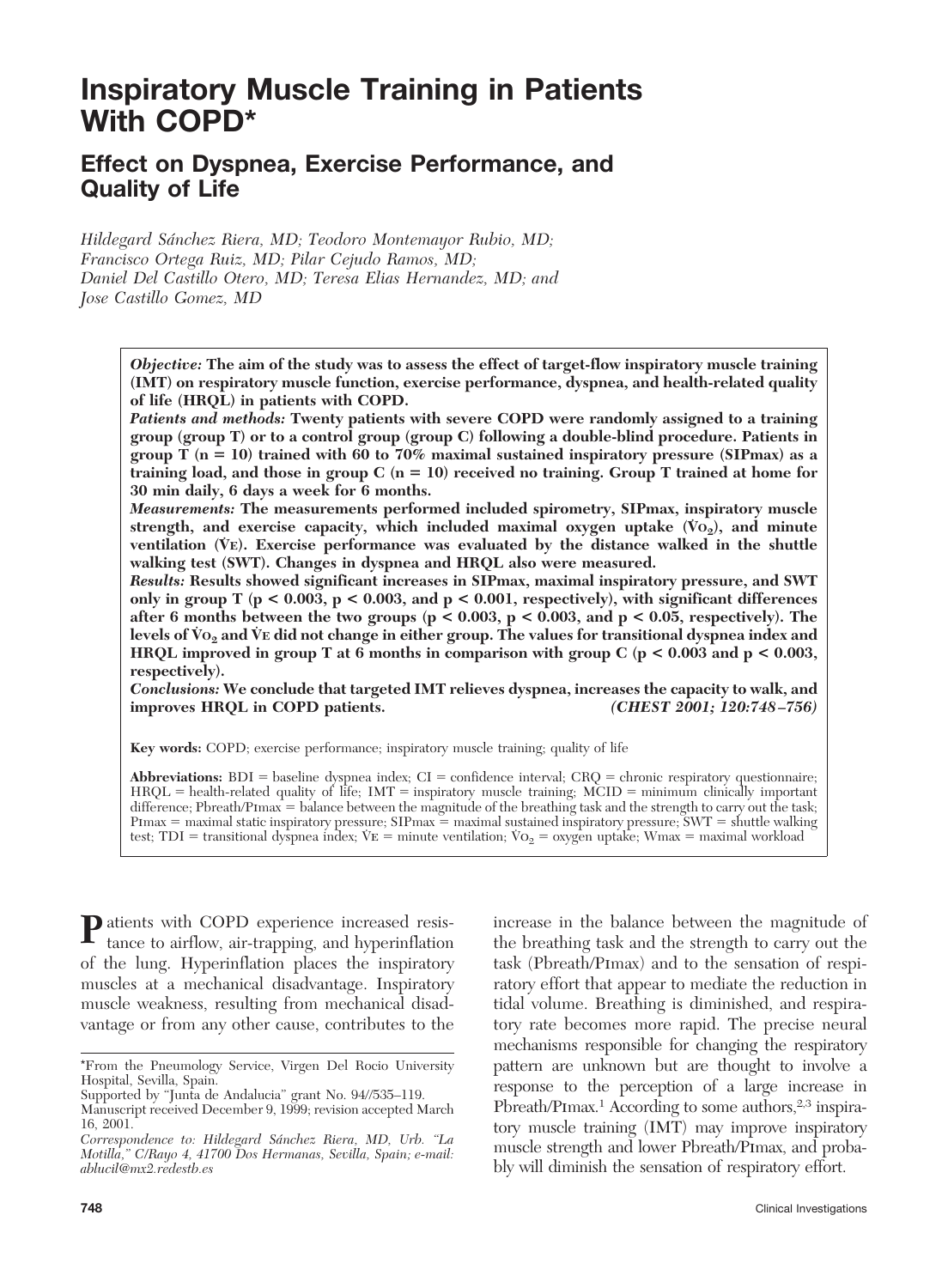Several authors have shown<sup>2,4</sup> that targeted IMT may enhance respiratory muscle function and reduce dyspnea in patients with moderate-to-severe COPD. Of the 13 studies included in a meta-analysis of IMT in COPD patients,<sup>5</sup> the authors reported nonsignificant changes in maximal static inspiratory pressure (Pimax) in 11 studies and in respiratory muscle endurance in 9 studies in which these factors were evaluated. The findings demonstrate that the training stimulus in these studies was inadequate to induce the expected physiologic training responses. Of the 11 studies that addressed the effects of resistance training, the flow rates (and thus the resistance) generated during training were controlled by the investigators in only 4 studies. $2,4,6,7$ Additional sensitivity analysis by Smith et al<sup>5</sup> suggested that resistance training might result in appreciable improvements in strength and endurance if the breathing pattern was controlled. The results of this analysis further suggest that when the breathing pattern is controlled, the increase in respiratory muscle strength and endurance may translate into clinically important improvement in functional status. There have been numerous studies carried out concerning IMT in COPD patients, but there have been very few using a controlled breathing pattern. Our IMT protocol controlled the target flow and respiratory cycle using both an incentive target-flow device to facilitate control through visual feedback and another simple feedback device of our own design. In addition, we evaluated the clinical effect of IMT with a validated questionnaire for COPD patients.8

Finally, according to the theory of Rochester3 on therapeutic measures, we hypothesized that the combination of a training program that attempts to obtain better inspiratory muscle shortening with biofeedback techniques would reduce the sensation of inspiratory effort.

The goal of our study was to assess the effect of IMT on dyspnea, exercise performance, and healthrelated quality of life (HRQL) in COPD patients.

# Materials and Methods

#### *Patients*

Twenty patients with COPD were selected from the outpatient clinic. Patients were randomly assigned to the training group (group T) or to a control group (group C) on a double-blind basis. Table 1 shows the baseline characteristics of the patients. All patients had severe airflow obstruction (*ie*,  $\text{FEV}_1 < 50\%$ ) and were included with the presence of COPD as defined by the American Thoracic Society.9 Patients were in stable condition and were free of any clinical evidence of cardiovascular, musculoskeletal, or neuromuscular disease or of any other disease that might interfere with exercise. Group T was trained with a load of

| Table 1—General Characteristics and Pulmonary |                                  |  |  |
|-----------------------------------------------|----------------------------------|--|--|
|                                               | <b>Function of the Patients*</b> |  |  |

| Characteristics       | Group T<br>$(n = 10)$ | Group C<br>$(n = 10)$ | p Value   |
|-----------------------|-----------------------|-----------------------|-----------|
| Sex                   |                       |                       | <b>NS</b> |
| М                     | 9                     | 9                     |           |
| F                     | 1                     |                       |           |
| Age, yr               | $67 \pm 4$            | $67.6 \pm 5$          | <b>NS</b> |
| FVC, % predicted      | $63.6 \pm 16$         | $64.2 \pm 15$         | <b>NS</b> |
| $FEV_1$ , % predicted | $38.3 \pm 13$         | $41.3 \pm 11$         | <b>NS</b> |
| PImax, cm $H_2O$      | $44.5 \pm 14$         | $50.3 \pm 13$         | <b>NS</b> |

\*Values given as mean  $\pm$  SD. M = male; F = female; NS = not significant.

60 to 70% of the maximal sustained inspiratory pressure (SIPmax; *ie*, approximately 30% of the Pimax), and the control group was trained at zero load (the flowmeter air leak was closed). Patients were unaware of the magnitude of the load, and the investigators performing the measurements were also unaware of the patient's training load. All subjects completed a battery of pulmonary function tests and were instructed to take their prescribed medications as usual.

Patients were informed of the purpose of the study and had agreed to participate. The protocol was approved by the Ethics Committee of the Hospital Universitario Virgen del Rocío of Seville, Spain.

#### *Target-Flow IMT*

Training was performed at home using an incentive flowmeter device with visual feedback (INSPIRx; Intertech Resources Inc; Ft. Myers, FL), which was used for target-flow IMT. Patients were instructed to generate an inspiratory flow rate at which the ball in the flowmeter reached the top of the device (target-flow). The adjustable flowmeter escape was set so that the patient had to generate 60 to 70% of his/her SIPmax. The duration of inspiration was 1.5 to 2 s, and the duration of expiration was 6 s. The respiratory rate, therefore, was approximately 8 breaths/min. The target-flow device was used both for testing in the laboratory as well as for training at home. Measurements were taken in group T every 6 weeks, and the training load was modified, adjusting the target-flow training device to the new SIPmax to maintain it at 60 to 70% during the 6 months of the training period. Group C patients also were evaluated every 6 weeks, but the flowmeter air leak was kept closed during the study period so that there would be no load.

Group T patients started with relaxation exercises for 5 min and continued on to IMT for 15 min bid, 6 days a week for 6 months. Group C patients started with relaxation exercises for 5 min and continued breathing with the flowmeter with no load for 15 min bid, 6 days a week for the 6 months of the study.

#### *Respiratory Cycle Feedback Device*

The respiratory cycle was controlled by means of a simple feedback device designed by our study group. This device consists of two sequence timers that were adjusted in such a way that the first paced the inspiratory timing using a light signal that remained lit for 2 s, and the second paced the expiratory timing, which was regulated so that the light signal was turned off for 6 s. Since there was a time lag of 0.5 s between the onset of inspiration and the achievement of the target pressure, the inspiratory time lasted approximately  $1.5$  to  $2$  s. Patients were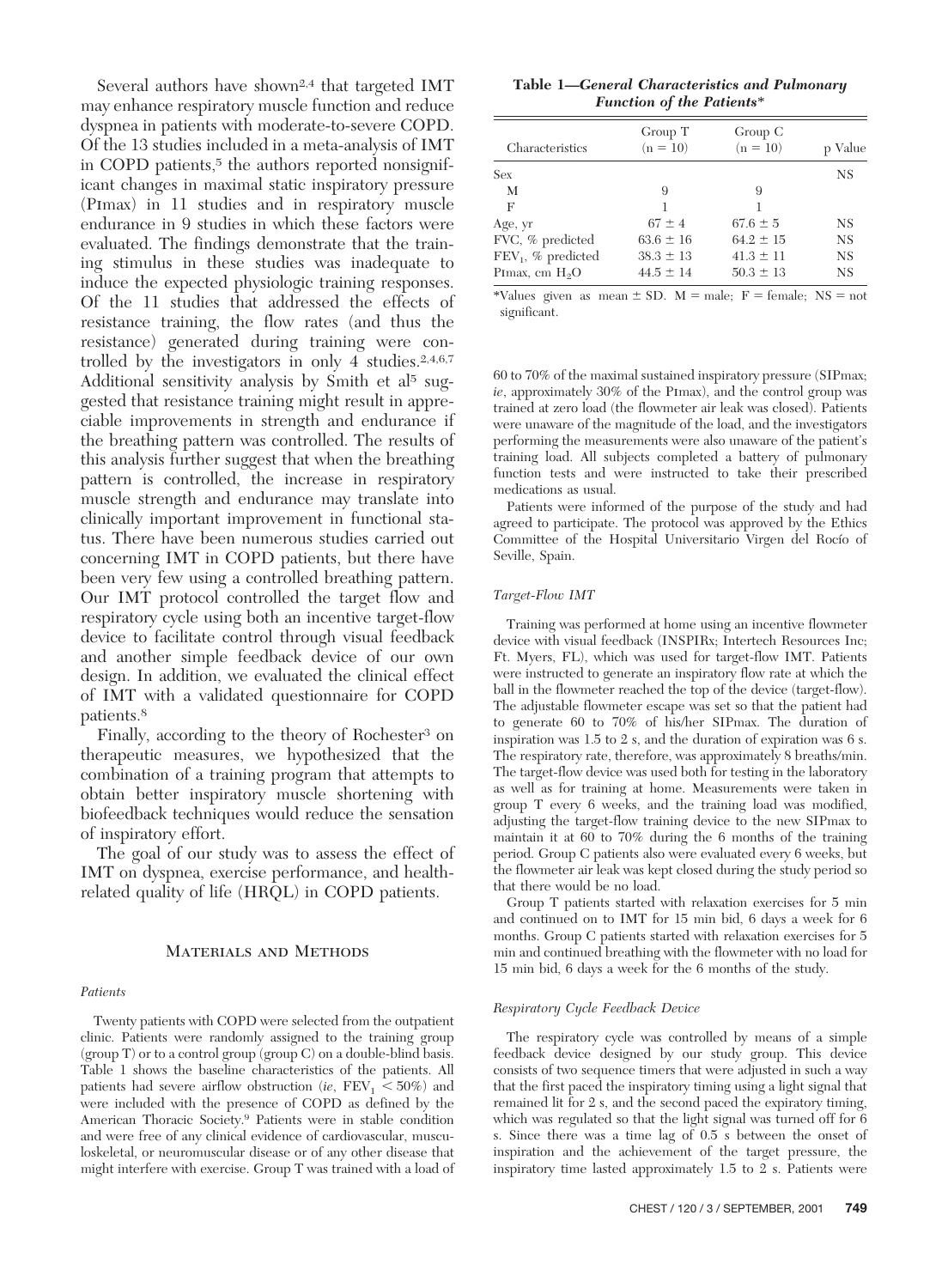instructed to inhale when this light went on, and they maintained the target-flow until the light went out. The respiratory cycle feedback device directed the patient to maintain a constant preset respiratory cycle. This respiratory cycle was well-tolerated by COPD patients. The respiratory cycle device was used in the first part of the study (pretraining phase) as well as in successive endurance tests.

# *Methods*

*Experimental Setup (Laboratory Study):* A two-way nonrebreathing valve (HansRudolph; Kansas City, MO) and mouthpiece were placed proximal to the flowmeter (target-flow-IMT). A pneumotachometer (Fleisch No. 3) was placed between the valve and the flowmeter to measure airflow. Mouth pressure was recorded via a differential pressure transducer (model MP-45; Validyne; Northridge, CA) connected to an opening in the flowmeter mouthpiece. The respiratory pattern was controlled by means of the respiratory cycle feedback device (previously described). Patients breathed through the flowmeter, inspiratory flow and pressure signals were transmitted to a microcomputer (IBM-AT; IBM; White Plains, NY), and both measures were recorded. In this way, there was confirmation of the pressures at each flow level of the incentive flowmeter and of the correspondence of the flows registered in the pneumotachograph with those displayed in the incentive flowmeter. There were no significant differences between the systems.

*Protocol:* The study was carried out in two parts. In the first part, a 4-week learning phase (pretraining), patients in group T were familiarized with the target-flow device and were taught the relaxation techniques by a physiotherapist. They also were shown how to acquire the desired respiratory pattern by learning respiratory times and flow. At the end of each week, each patient was checked to see whether he or she had been able to assimilate the preset respiratory cycle without using the respiratory cycle feedback device, although they were aided by means of a metronome. Before performing each endurance test, to verify that the patients had followed the preset respiratory pattern at home, each followed the respiratory cycle with the metronome, and mouth pressure was recorded via a differential pressure transducer connected to an opening in the mouthpiece of the flowmeter (target-flow) device. Patients adhered to the preset respiratory rhythm and pressure without having to make corrections. Since they regularly visited the laboratory and did not demonstrate significant changes in the respiratory pattern, we assumed they were compliant. We also tested group C patients, who learned the relaxation techniques for a period of 4 weeks, in a manner similar to the training group. They were instructed to breathe without discomfort, raising the flowmeter ball but not maintaining it at the top of the device. We checked that breathing was at zero load (with the flowmeter air leak closed). Patients in each group received a similar level of attention. Baseline parameters were measured during the 4 apprenticeship weeks, and the number of tests applied to each group was the same. In the second part of the study (training phase), the patients visited the laboratory twice (every 15 days) only in the first month to verify that the ventilatory pattern was unchanged.

All tests were carried out at the beginning and end of training, except for the Pimax, which was recorded three times (at the beginning of training, after 3 months, and at the end of training), and the SIPmax, which was measured four times (every 6 weeks). The effects of training were assessed by measuring changes in pulmonary function, SIPmax, Pimax, dyspnea, HRQL, exercise capacity on the cycle ergometer, and the distance walked in the shuttle walking test (SWT). For the latter two tests, respiratory effort was evaluated using the Borg psychophysical scale.10

### *Measurements*

*Pulmonary Function:* Spirometry was performed with the patient in the seated position using a 9-L bell-type spirograph (Stead Wells Volumograph; Minjhardt; Cologne, Germany). Pulmonary function values were based on the effort (the best of three) having the greatest sum of  $FEV_1$ ,  $FVC$ ,  $FEV_1$  as a percentage of the FVC, and midexpiratory flow. Predicted normal values were determined using the equations of Morris and coworkers.<sup>11</sup>

*Inspiratory Muscle Endurance Test:* To evaluate changes in the SIPmax, the progressive inspiratory muscle endurance test of Martyn et al,<sup>12</sup> which determines the SIPmax, was used. The respiratory pattern was controlled using increments of the inspiratory load target every 2 min. The patient breathed slowly (through the training device) with no load for 2 min. The target load began at  $-6$  cm  $H_2O$  pressure, and it was increased every 2 min by  $-2$  cm H<sub>2</sub>O until it reached a flow level such that, if it was sustainable for at least 60 s, the pressure achieved was considered to be the maximal pressure and was defined as the SIPmax. This was repeated every 6 weeks.

*PImax:* The Pimax was measured under static conditions, at functional residual capacity, by means of a flanged mouthpiece that was occluded with a small leak and was connected to a manometer (model 163; Sibelmed; Barcelona, Spain), according to the method proposed by Black and Hyatt.13 The Pimax was recorded three times (at the beginning of the study period, after 3 months, and at the end of the study period), and three measurements were made in each testing session. Before obtaining these measurements, patients were given a minimum of three practice attempts to reduce any learning effect. The best effort was recorded as the Pimax for each test session.

*Maximal Exercise Capacity:* Exercise capacity was evaluated by a maximal incremental exercise test using a commercially available cardiopulmonary exercise system (CPX/PLUS System; Collins Medical; Boston, MA). Exercise testing was performed on a cycle ergometer. After 1 min of unloaded pedaling, the work rate was increased 10 W/min at a time. The test was stopped when patients were unable to continue because of dyspnea or leg fatigue. The following parameters were determined during this test: the maximal workload (Wmax), minute ventilation  $(\dot{V}E)$ , and maximal oxygen uptake  $(\dot{V}o_2)$ . Heart rate, arterial oxygen saturation, and BP were monitored. The respiratory effort was evaluated using the Borg psychophysical scale.8 Maximal exercise capacity was evaluated through changes in the VE and  $\rm\dot{V}o_{2}$  that were developed at the Wmax.

*Exercise Performance:* Functional capacity during exercise was assessed using the SWT, which is a maximal symptom-limited test with 12 progressive levels.<sup>14</sup> Patients were required to walk 10 m back and forth. The walking speed was paced by an audio signal from a cassette that emitted beeps at regular intervals. The speed was increased each minute by  $0.17 \text{ m/s}$  until the next level was attained. The end of the test was determined by patients, when they were too breathless to maintain the required speed, or by operators, if patients failed to complete a shuttle in the time allowed. The level reached in the SWT, the distance traveled in meters, and the respiratory effort sensation determined by the Borg scale were measured at the end of each effort. Only one test was necessary in each patient since our group had verified its reproducibility in a previous study.15

*Dyspnea:* Dyspnea is defined as the perception of difficult breathing provoked by an activity not expected to produce it. Dyspnea was measured by the following two instruments: the baseline dyspnea index (BDI) and the transitional dyspnea index (TDI), which were scored using the procedures of Mahler et al.16 The BDI measures the following three components that are influenced by dyspnea: functional impairment (*ie*, the degree to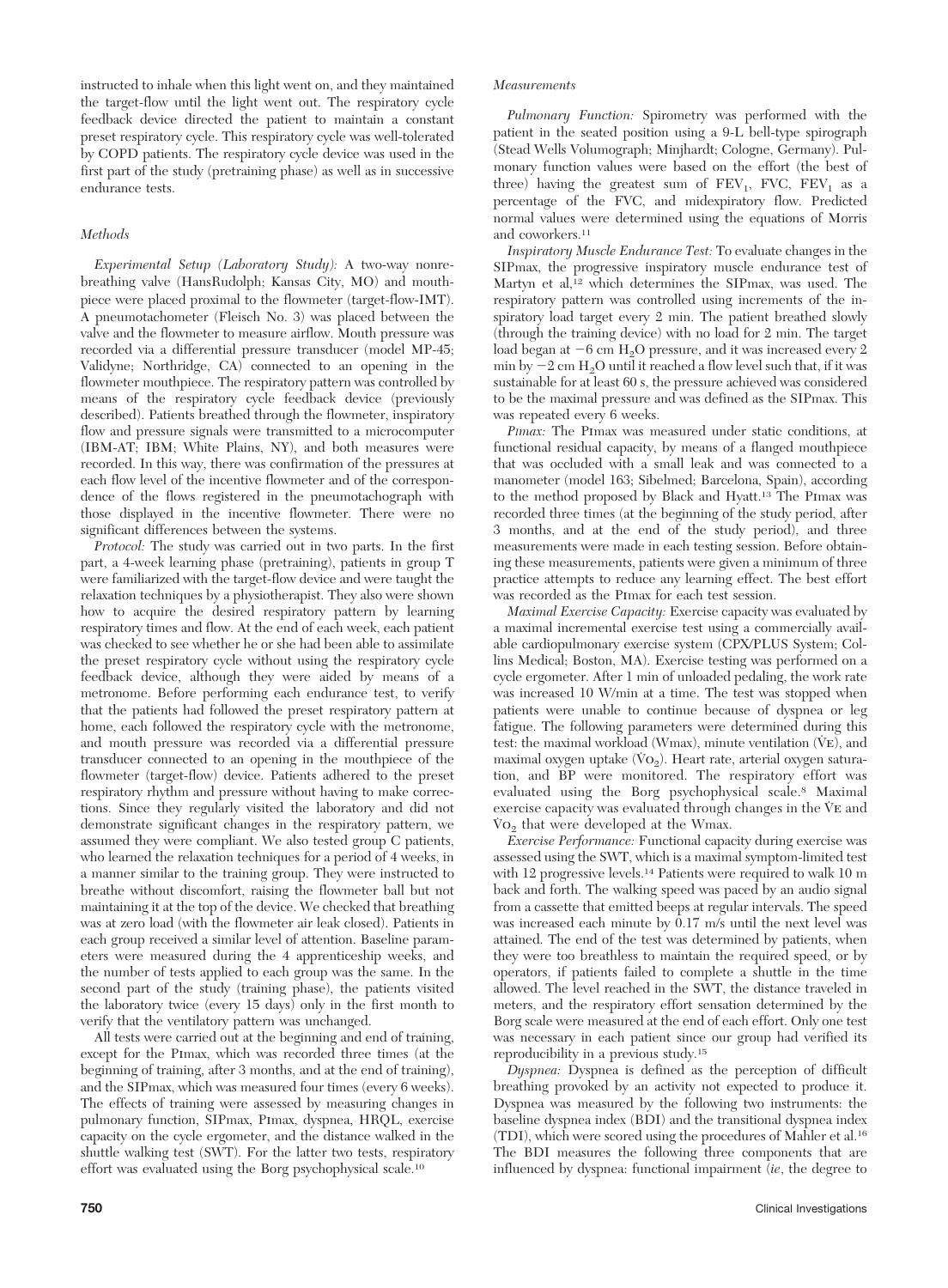which the activities of daily life are impaired); magnitude of effort (*ie*, the overall effort exerted to perform activities); and the magnitude of the task that provokes breathing difficulty. The BDI measures dyspnea at one point in time, with scores ranging from 0 (dyspnea with no task, dyspnea with no effort, very severe impairment) to 4 (dyspnea with extraordinary activity, dyspnea with extraordinary effort, no impairment). The effect of training was assessed using the TDI, which is a clinical questionnaire designed to evaluate and quantify dyspnea and to measure changes from baseline values, with scores ranging from  $-3$  (*ie*, major deterioration from baseline) to  $+3$  (*ie*, major improvement from baseline). The influence of dyspnea on functional impairment, magnitude of effort, and magnitude of task were assessed. Improvement was reflected by positive scores, and worsening was reflected by negative scores.

*Quality of Life:* Quality of life in relation to health was assessed by the chronic respiratory questionnaire (CRQ) developed by Guyatt et al.8 The CRQ has been translated and validated for use in Spanish<sup>17</sup> and is useful for quantifying the quality of life of COPD patients. The CRQ is divided into four categories (dyspnea, fatigue, emotion, and mastery) and measures both physical and emotional function. Physical function assessment includes questioning patients to quantify their dyspnea during five activities that are frequently performed and are important in day-today life. Each patient is asked to choose 5 activities from a list of 25, or the patient may mention other activities that are not on the list. This means that the dyspnea category is strictly individualized. Physical function also was investigated with four items related to fatigue and energy levels. The assessment of emotional function, which is related to the categories of emotion (seven items) and mastery (four items), included questions about frustration, depression, anxiety, panic, and fear of dyspnea. Patients were asked to rate their physical and emotional function on a 7-point scale, a higher score representing better function (1, extremely tired; 7, not tired at all). The clinical consequence of the changes obtained in the quality of life after training was evaluated by a comparison with the minimum clinically important difference (MCID), which is defined as the smallest difference perceived to be important by the average patient.18 We considered an increase of at least 0.5 points as being an MCID.19 A change of 1 indicated a moderate change, and a change of  $> 1$ indicated a large difference.

### *Statistical Analysis*

The Student's *t* test for paired samples was used in the comparison of means between groups before and after training, as well as for comparing independent samples between the trained group and the control group. Nonparametric tests were used in the evaluation of clinical data for paired samples (McNemar test) or independent samples (Mann-Whitney *U* test). A p value  $<$  0.05 was taken as the level of statistical significance. We calculated the 95% confidence interval (CI) around the differences in means between the baseline and posttraining values in the trained group.

# **RESULTS**

All selected patients completed the study. There were no significant differences between the two groups at the start of the study. The general characteristics and pulmonary function data are presented in Table 1.

# *Pulmonary Function*

After the study period, there were no significant differences in spirometry results in either group.

# *Inspiratory Muscle Endurance Test*

The SIPmax increased after training in group T  $(p < 0.003)$  with a significant difference at 6 months compared to that in group C ( $p < 0.003$ ). There was no statistically significant difference in group C at the end of the study period. The means are shown in Table 2.

# *PImax*

In group T, the peak Pimax increased from  $44.5 \pm 14.1$  to 66.1  $\pm$  15.8 cm H<sub>2</sub>O after training  $(p < 0.003)$ , with no change in group C. Differences between the two groups after training were significant ( $p < 0.003$ ). Table 2 shows the mean values at the end of the study period.

# *Maximal Exercise Capacity*

There were no significant changes in the maximal  $\rm Vo_{2}$ , maximal exercise ventilation, and Wmax in either group at the sixth month of the study period. There were no changes in Borg scale scores in either

| Table 2—Ventilatory Muscle Function and Maximal Exercise in Ergometric Bicycle Test* |  |  |  |  |  |
|--------------------------------------------------------------------------------------|--|--|--|--|--|
|                                                                                      |  |  |  |  |  |

|                                       |                 | Group T           |                 | Group C          |
|---------------------------------------|-----------------|-------------------|-----------------|------------------|
| Variable                              | Baseline        | After 6 mo        | Baseline        | After 6 mo       |
| $\rm\dot{V}O_2$ max, $\rm\dot{L}/min$ | $1.3 \pm 0.2$   | $1.1 \pm 0.2$     | $1.17 \pm 0.3$  | $1.21 \pm 0.3$   |
| Wmax, w                               | $49.0 \pm 16$   | $52.0 \pm 15.4$   | $66.0 \pm 17$   | $58.5 \pm 18$    |
| HRmax, beats/min                      | $116.0 \pm 11$  | $108.0 \pm 11$    | $116.0 \pm 9.8$ | $115.0 \pm 14.4$ |
| VEmax, L/min                          | $35.9 \pm 11.3$ | $35.3 \pm 7.1$    | $34.0 \pm 7.9$  | $37.0 \pm 9.1$   |
| Pimax, cm $H_2O$                      | $44.5 \pm 14.1$ | $66.1 \pm 15.8$ † | $50.3 \pm 13.6$ | $48.5 \pm 17.3$  |
| SIPmax, cm $H2O$                      | $20.2 \pm 5.9$  | $27.5 \pm 4.2$    | $21.3 \pm 3.2$  | $20.0 \pm 2.4$   |

\*Values given as mean  $\pm$  SD. Vo<sub>2</sub>max = maximal oxygen uptake; HRmax = maximal heart frequency; VEmax = maximal minute ventilation.  $\dagger$ p < 0.003, significant in relation to its baseline value and at 6 months compared to group C.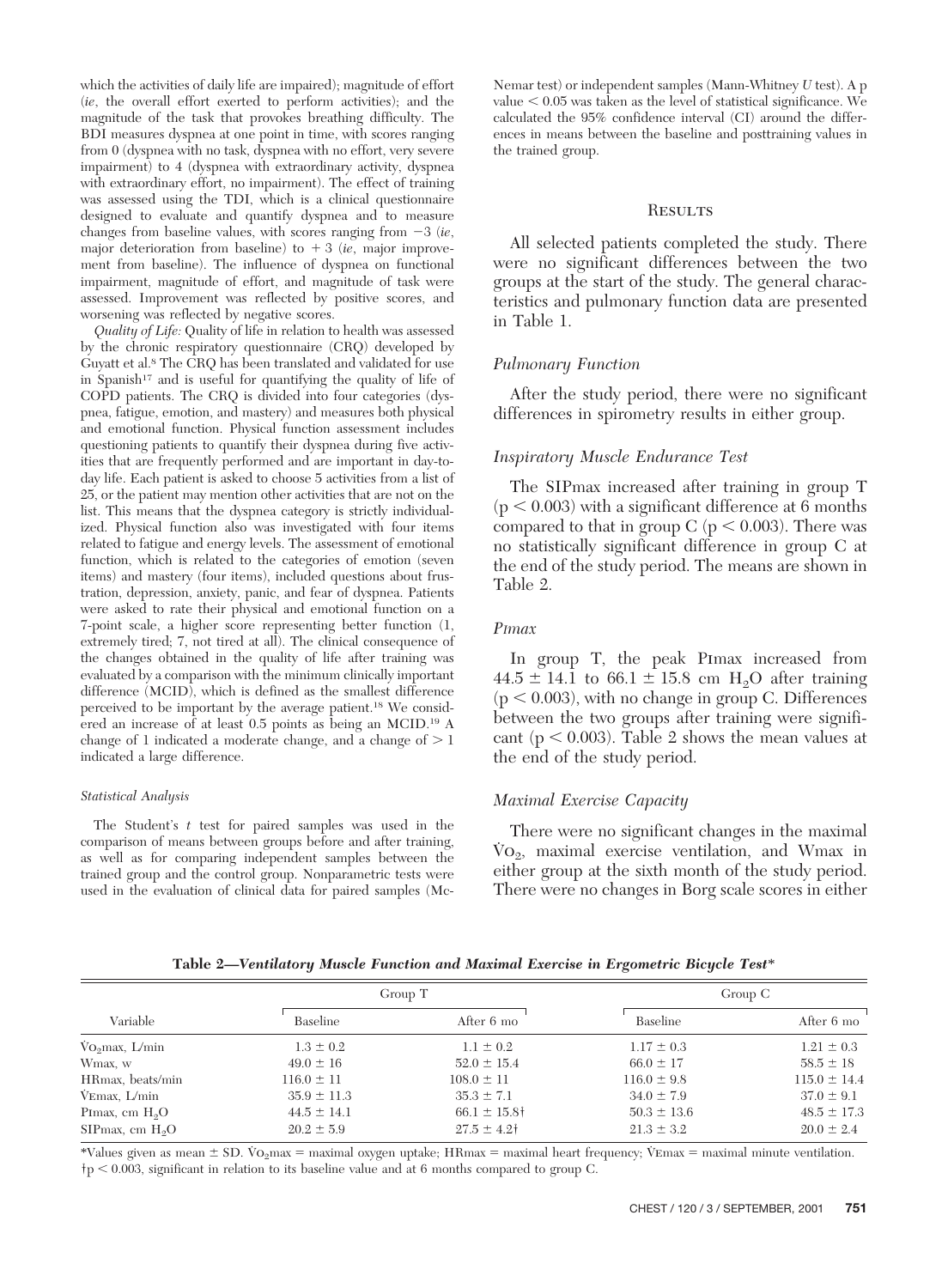group. Table 2 shows the mean  $\pm$  SD of the maximal exercise test for both groups.

# *Exercise Performance*

The patients in group T significantly increased the distance walked in the SWT in relation to the baseline value  $(p < 0.001)$  and at 6 months with respect to group C ( $p < 0.05$ ), while group C showed no changes. The perceived sensation of exercise (Borg scale score) did not change in either group. Table 3 shows the statistical significance of the means of both groups, at baseline and at the end of 6 months. The results of the SWT adjusted to the 95% CI for the mean differences between the baseline values and those measured after training in group T are shown in Table 4.

# *Dyspnea*

Both groups had similar baseline dyspnea values. After 6 months of IMT, the TDI was  $4.7 \pm 0.6$  points in group T and  $0.2 \pm 0.11$  points in group C. Statistical significance was seen at 6 months in group T in comparison with the values in group C ( $p < 0.003$ ). Figure 1 shows the global change of the TDI at the end of the 6-month period for both groups, and its statistical significance. The results adjusted to the 95% CI for the differences in means in group T in relation to its baseline value are shown in Table 4.

# *Quality of Life*

For each category, the overall treatment effect was greater in the trained group than the MCID (0.5 points). The score at the end of 6 months is shown in Figure 2 in terms of the mean values for both groups, as is the statistical significance for group T with regard to group C. The 95% CI values, adjusted for differences in mean values in group T in relation to baseline values, are shown in Table 4.

# **DISCUSSION**

This study shows that in COPD patients, IMT at home using an incentive flowmeter device (target-flow)

**Table 3—***Distance Walked in the SWT and the Respiratory Effort Measured by the Borg Score at Baseline and After 6 Months in Both Groups*\*

|                      |                                 | Group T                                                          |                               | Group C             |
|----------------------|---------------------------------|------------------------------------------------------------------|-------------------------------|---------------------|
| Variable             | Baseline                        | After 6 mo                                                       |                               | Baseline After 6 mo |
| SWT, m<br>Borg score | $448 \pm 121$<br>$8.1 \pm 1.04$ | $541 \pm 112$ $1\pm 551 \pm 174$ $493 \pm 140$<br>$8.3 \pm 0.78$ | $7.6 \pm 1.43$ $8.3 \pm 1.41$ |                     |

\*Values expressed as mean  $\pm$  SD.

 $\uparrow$  p < 0.001, for group T in relation to its baseline value.

 $\sharp p < 0.05$ , after 6 mo in group T with respect to group C.

**Table 4—***Outcome Measures and Mean Differences Between Values at Baseline and After Training in Group T*

| Mean Difference in Group T*<br>$(95\% \text{ CI})$ |
|----------------------------------------------------|
| $4.7(4.2 - 5.2)$                                   |
| $1.6(0.41 - 1.78)$                                 |
| $1.55(0.99 - 2.01)$                                |
| $1.28(0.90 - 1.66)$                                |
| $1.48(0.73 - 2.24)$                                |
| $93(58.1 - 127.9)$                                 |
|                                                    |

\*At baseline and after training in group T.

diminishes dyspnea and improves respiratory muscle function, exercise performance, and HRQL.

The baseline characteristics of the two groups were similar. Although the trained patients were not supervised while performing the training at home, we assume from the tests performed in the laboratory throughout the study period that they followed the same regimen at home. In addition, the study shows a load-dependent training effect on Pimax. In the trained group, good results were obtained in Pimax and other tests, which we think should not be attributed to a learning or coaching effect since the number of tests applied to each group was the same and since group C showed no changes in the results at the end of the study period. In both groups, we reviewed the routine medical therapy and relaxation exercises, which were without load. The training was planned this way since in other studies,<sup>20,21</sup> loads of  $10\%$ <sup>20</sup> and  $15\%$ <sup>21</sup> of the PImax had a training effect



FIGURE 1. Mean values of TDI after 6 months in group T and group C.  $* = p < 0.003$ .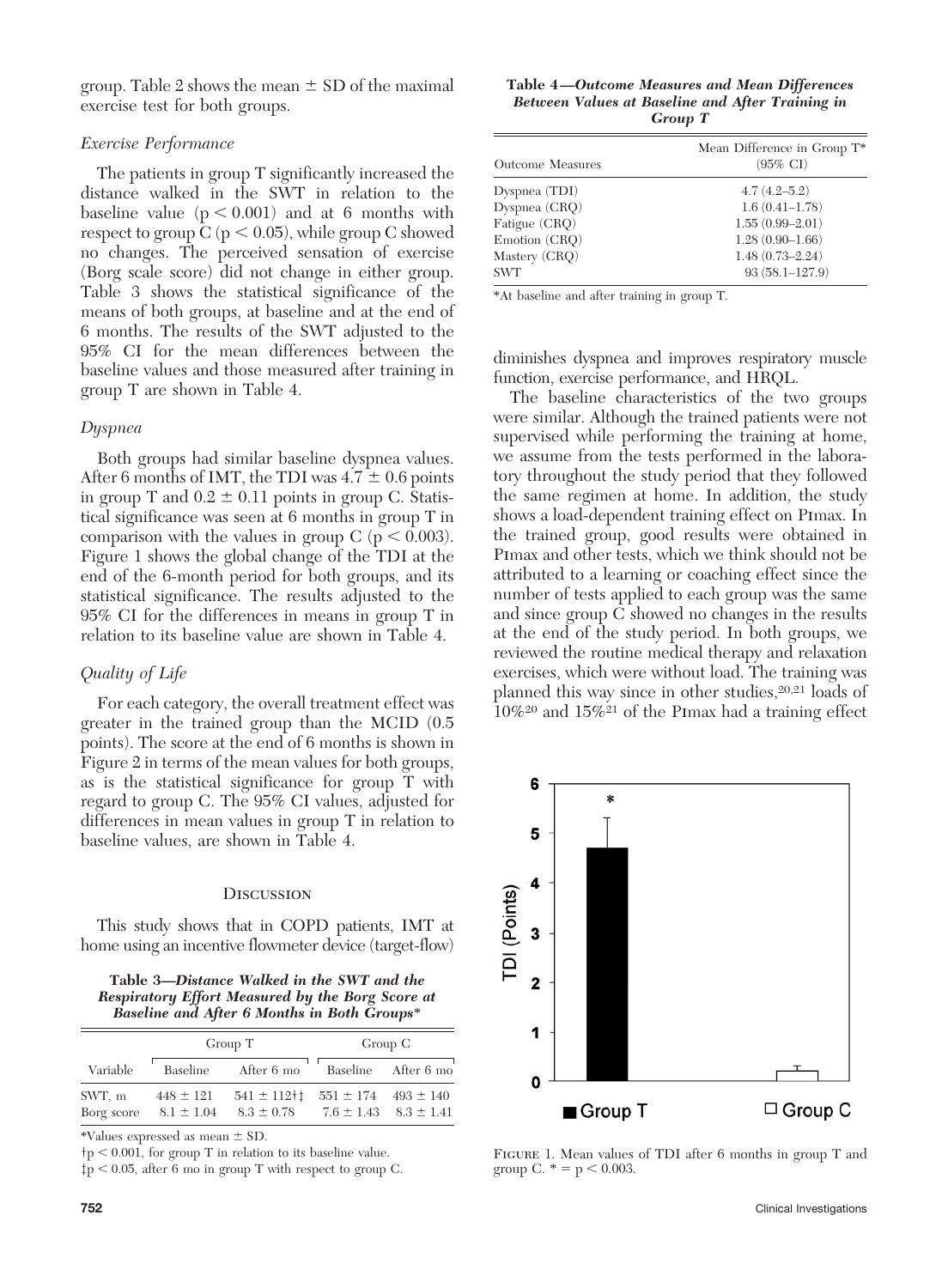

FIGURE 2. Mean score for each category of the HRQL after 6 months in group T and group C.  $* = p < 0.003$ ;  $** = p < 0.001$ .

on the Pimax. Patients in the control group in our study breathed through the flowmeter at essentially zero load so that it would be considered double-blind for both the patients and the investigators. As has been shown, there was no training effect on Pimax values in this group during the study period.

No changes were observed for the pulmonary function parameters, as has been the case in similar studies.2,4 Training intensity was based on a percentage of the SIPmax. Clanton et al<sup>22</sup> have shown that the ability to sustain a given pressure when the muscles can shorten appreciably is not a fraction of the Pimax. In this case, the pressure was defined by the point at which muscle contraction occurred in relation to the maximal pressure-flow-volume relationship. Hence, the fatigue threshold considered in our study depended on the type of contraction employed during ventilation. The respiratory pattern was controlled during the progressive endurance test, and approximately every 3- to 4-cm  $H_2O$  increment in SIPmax values corresponded to a 10-cm  $H<sub>2</sub>O$  rise in PImax values. The load was similar to that observed by Larson et al.23 However, the increments in the workload in group T were smaller (2 cm  $H<sub>2</sub>O$  to maintain the training load at 60 to 70% of the SIPmax) and were adjusted every 6 weeks. Pimax was measured to assess the influence of strength on this type of breathing. In the training group, the increment observed in the Pimax between the first and second determination was 13 cm  $H_2O$ , which is similar to that observed by Larson et al<sup>23</sup> (14 cm  $H<sub>2</sub>O$ ). However, this elevation occurred after 1

month of training. Although smaller, there was also an increment of approximately 9 cm  $H_2O$  between the second and third determinations. In our case, the longer training period (6 months), together with the slow and deep breathing pattern, may have permitted greater increments in the Pimax. The plateau effect in the rise of Pimax after 1 month of IMT observed in the study by Larson et al, $23$  as compared to a meta-analysis commentary,5 can probably be explained by the fact that the training intensity could have been less than that achieved had breathing frequency been controlled. For this reason, breathing frequency should be controlled when a pressure threshold device is used. In our study, the training intensity corresponded approximately to 30% of the Pimax, which is a good overload with which to achieve a training effect.<sup>20,23,24</sup> According to other authors,25,26 the use of moderate loads to train inspiratory muscles achieves improvements in both strength and shortening velocity, thus in power output. The training protocol in the present study was performed with a target-flow device and an intermediate load. The SIPmax and inspiratory flow (target load) increased posttraining. For this reason, we assume that the shortening velocity of inspiratory muscles was augmented, and, thus, power output was improved. These issues were not addressed by the present study, but they need to be studied further.

Three basic principles of skeletal muscle training are overload, specificity, and reversibility.27 The training used in our study rested on a training incentive of sufficient intensity to produce a training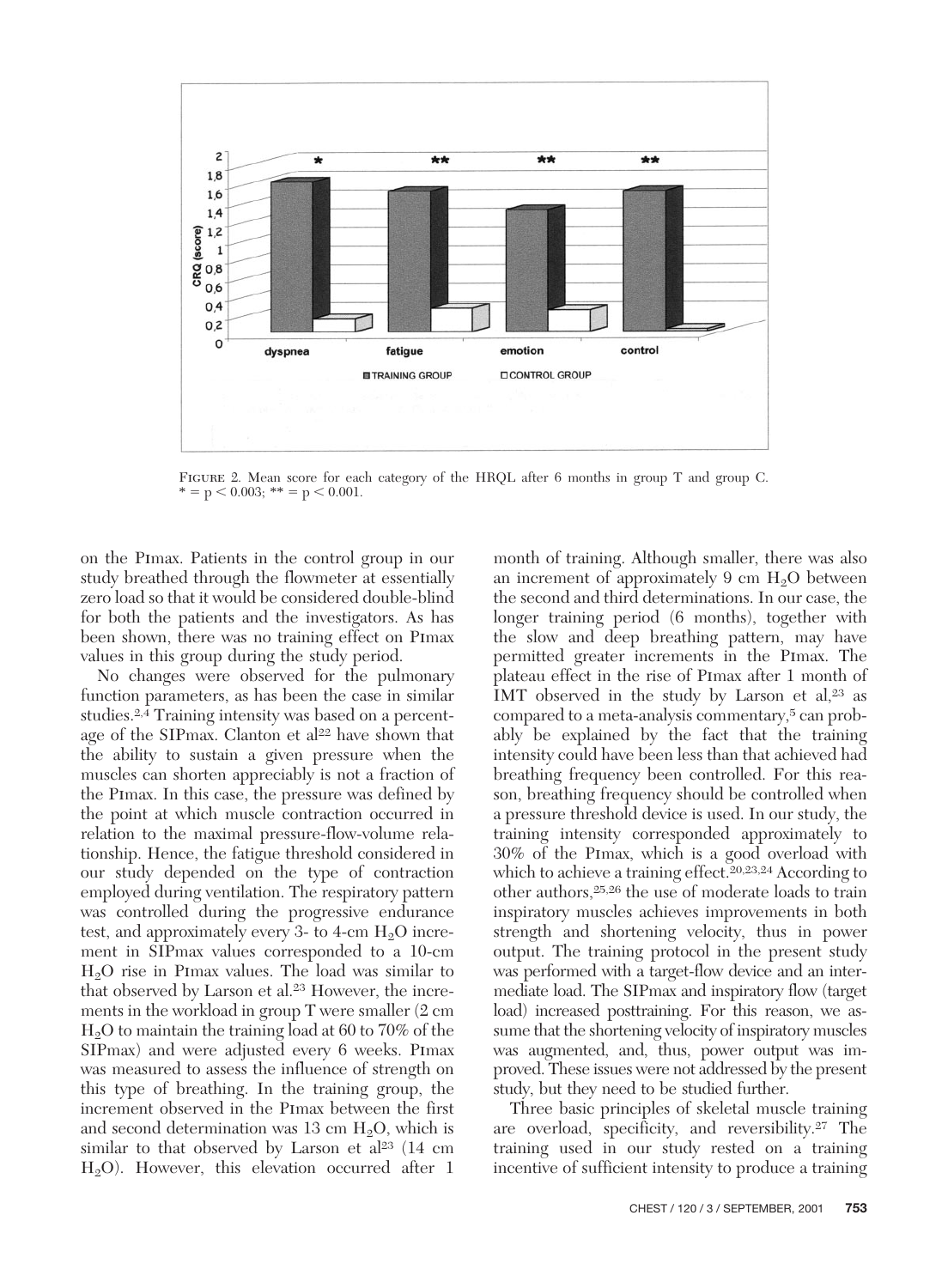effect (overload), and the training and testing devices used the same training modality (specificity). The reversibility principle states that the effects of conditioning decline after training ceases. Therefore, when patients finish the training period, we recommend that they continue performing breathing exercises regularly in order to maintain the obtained improvements.

No significant changes were documented in the progressive cycle ergometer test.<sup>21</sup> The Vo<sub>2</sub> peak did not increase, and there were no changes in the  $\dot{V}$  $E$ after training. Flynn et al28 did not observe changes in  $\mathrm{Vo}_2$  during exercise after 6 weeks of training. Although our study lasted longer (6 months), there were no changes in the maximal exercise capacity, and the patients did not tolerate this exercise (cycle) better, since the perception of dyspnea, as measured by the Borg scale, did not change and there were no changes in the maximal workload.

Exercise performance was assessed with a maximum and progressive test, the SWT, in which the patients in group T showed a significant improvement in the distance walked. We did not carry out the 6-min walking test since, according to our experience,15 the SWT has been demonstrated to yield more information concerning the functional assessment of the patient. The 6-min walking test has higher variability and is less reproducible. To evaluate different forms of effort (*ie*, pedaling and walking), we have used the following two tests: cycle ergometer and SWT. Group T patients walked 93 m further at the end of training. Another study showed an increment of 88 m29; however, patients in that study were grouped according to the severity of dyspnea (Medical Research Council scale), as opposed to our patients who were grouped according to the severity of obstruction  $(FEV_1)$ . We agree with the results of other studies20,29 that attribute the greater distance covered by trained patients to desensitization to dyspnea as a benefit of IMT. No patient had followed any exercise program specific to the lower limbs. Patients were accustomed to inactivity, and when the sensation of dyspnea decreased they showed greater mobility, resuming activities that they had abandoned and experiencing emotional improvement along with better control of their disease. Consequently, patients have been able to make greater efforts, demonstrating better functional status during exercise. We think that improvement in dyspnea has bettered the physical and mental status of patients, even if there has been no true stimulus for training the lower limbs. There were no changes, however, in Borg scale scores after the bicycle or walking exercises. We infer that trained patients tolerated the walking exercise better

since, as indicated in the study by Lisboa et al,<sup>20</sup> there were no changes in dyspnea intensity for more substantial effort.

The total dyspnea score was significantly greater in the trained group, indicating a decrease in dyspnea. This result agrees with that of the study of Lisboa et al,20 since the trained patients were able to make greater efforts and perform harder tasks than they were before IMT and were able to carry out activities faster without dyspnea. There are significant correlations in this study between changes in the Pimax and the components of the TDI.2,30 This supports the concept that an increase in the strength of inspiratory muscles can ameliorate dyspnea. Harver et al2 have shown that targeted IMT results in significant increases in respiratory muscle function and significant reductions in dyspnea.

After training, patients experienced an important improvement in their HRQL. Each category increased more than 1 point, and the total quality-oflife score was  $5.9$  points. Guyatt et al<sup>31</sup> thought that an improvement of at least 4 points in the total quality-of-life score, consisting of four categories, was necessary for subjective improvement in quality of life. Only two studies<sup>23,32</sup> have assessed the clinical consequences of IMT with a quality-of-life test, although both yielded negative results. One of the studies<sup>23</sup> documented no response to training when a generic quality-of-life measure relating to overall health status was employed. The other study<sup>32</sup> used a COPD-specific measure of quality of life (the CRQ) in the clinical assessment of an IMT protocol but did not control the ventilatory pattern. In our study, the CI value in group T suggested that the smallest treatment effect exceeded the MCID (0.5 points) for the categories of fatigue, emotion, and mastery. For dyspnea, the CI value was close to, but did not achieve, clinical significance (MCID), although statistical significance was noted. The treatment effects on fatigue, emotion, and mastery were statistically and clinically significant. We have not found studies that evaluate the clinical effects of IMT with a specific quality-of-life test for COPD patients. However, there are two published studies33,34 that include IMT as a component of a pulmonary rehabilitation program, evaluating the clinical response with a specific quality-of-life test. The first study<sup>33</sup> introduced relaxation exercises and pursed-lip breathing into their program, achieving clinically significant differences between the treatment and control groups in regard to dyspnea and mastery. The other was a randomized study<sup>34</sup> that lasted 18 months and showed improvements in quality of life by combining exercises for the extremities and IMT. This study first showed that home rehabilitation improved quality of life, as assessed by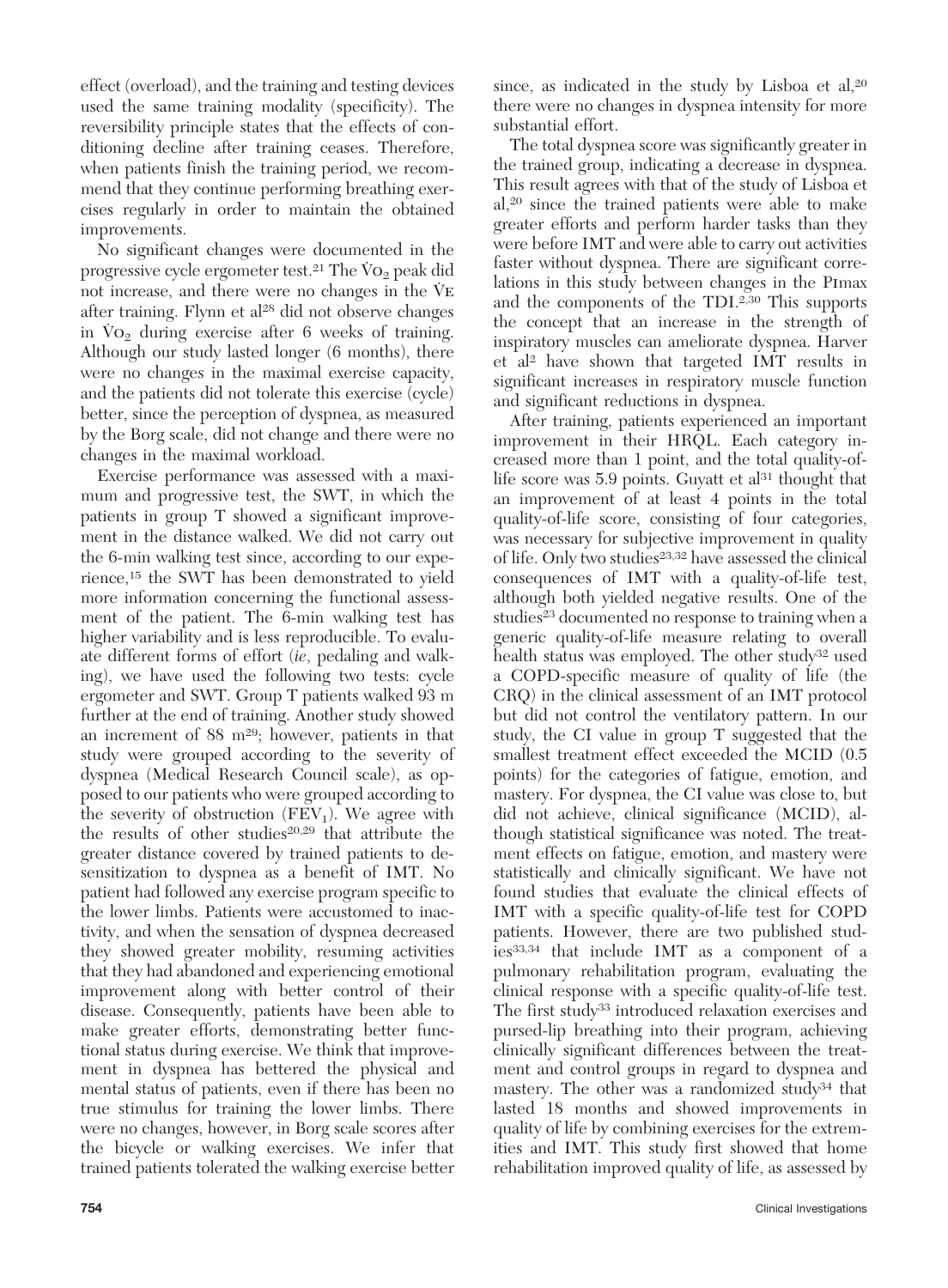a validated questionnaire. This group had previously demonstrated<sup>35</sup> that the questions related to the categories of fatigue, emotion, and mastery from the CRQ are reproducible and valid for the patient with severe COPD. However, the dyspnea category showed low and unreliable internal consistency. For this reason, the authors<sup>35</sup> suggested that the items of the dyspnea category were less reliable and should not be included in the overall CRQ score in comparative research. Nevertheless, scoring the items of dyspnea separately may be useful for the evaluation of the effects of intervention in a specific patient. We have assessed the four categories separately.

The American Association for Cardiovascular and Pulmonary Rehabilitation,36 the American Thoracic Society,9 and other general reviews on rehabilitation in COPD33 have recognized that there is scarce scientific evidence to support the use of IMT as a routine component in treatment programs for patients with COPD, and that such treatment should be administered on an individual basis. Nevertheless, our own data, along with those of other studies,  $20,24$ have shown improvements in dyspnea and exercise tolerance with the use of IMT. In addition, we have demonstrated improvement in quality of life.

Since the training lasted for 6 months, it was decided to use an incentive flowmeter (target-flow) training device rather than a pressure threshold training device. The flowmeter is useful both to control the depth of inspirations (target-flow) and to encourage the patient (incentive) to perform them by means of visual feedback. Moreover, the incentive flowmeter is disposable material and is less expensive than a manometer in which respiratory frequency also must be controlled.

According to the recommendation of the American Association for Cardiovascular and Pulmonary Rehabilitation committee,36 we have included the following three basic outcome measures in the evaluation of IMT in the COPD patient: dyspnea rating, functional status, and HRQL. Our results indicate that IMT can be a useful part of pulmonary rehabilitation for COPD patients. Further study is required to determine which patients are most likely to benefit from this training modality in regard to HRQL.

# **REFERENCES**

- 1 Killian KJ, Jones NL. Respiratory muscles and dyspnea. Clin Chest Med 1988; 9:237–248
- 2 Harver A, Mahler DA, Daubenspeck JA. Targeted inspiratory muscle training improves respiratory muscle function and reduces dyspnea in patients with chronic obstructive pulmonary disease. Ann Intern Med 1989; 111:117–124
- 3 Rochester DF. The diaphragm in COPD: better than expected, but not good enough. N Engl J Med 1991; 325:961– 962
- 4 Dekhuijzen R, Folgering H, van Herwaarden CLA, et al. Target-flow inspiratory muscle training during pulmonary rehabilitation in patients with COPD. Chest 1991; 99:128– 133
- 5 Smith K, Cook D, Guyatt GH, et al. Respiratory muscle training in chronic airflow limitation: a meta-analysis. Am Rev Respir Dis 1992; 145:533–539
- 6 Belman MJ, Shadmehr R. Targeted resistive ventilatory muscle training in chronic obstructive pulmonary disease. J Appl Physiol 1988; 65:2726–2735
- 7 Goldstein R, DeRosie J, Long S, et al. Applicability of a threshold loading device for inspiratory muscle testing and training in patients with COPD. Chest 1989; 96:564–571
- 8 Guyatt GH, Berman LB, Towsend M, et al. A measure of quality of life for clinical trials in chronic lung disease. Thorax 1987; 42:773–778
- 9 American Thoracic Society. Standards for the diagnosis and care of patients with chronic obstructive pulmonary disease (COPD) and asthma. Am J Respir Crit Care Med 1995; 152:S77–S121
- 10 Borg GAV. Physiological basis of perceived exertion. Med Sci Sports Exerc 1982; 14:377–378
- 11 Morris JF, Koski A, Johnson LC. Spirometric standards for healthy nonsmoking adults. Am Rev Respir Dis 1971; 103: 57–67
- 12 Martyn J, Moreno R, Pare P, et al. Measurement of inspiratory muscle performance with incremental threshold loading. Am Rev Respir Dis 1987; 135:919–923
- 13 Black LF, Hyatt RE. Maximal respiratory pressures: normal values and relationship to age and sex. Am Rev Respir Dis 1969; 99:696–702
- 14 Singh SJ, Morgan MDL, Scott S, et al. Development of a shuttle walking test of disability in patients with chronic airways obstruction. Thorax 1992; 47:1019–1024
- 15 Elias MT, Fernandez J, Toral J, et al. Reproducibility of the shuttle walking test in patients with chronic obstructive pulmonary disease. Arch Bronconeumol 1997; 33:64–68
- 16 Mahler DA, Weinberg DH, Wells CK, et al. The measurement of dyspnea: contents, interobserver agreement and physiologic correlates of two new clinical indexes. Chest 1984; 85:751–758
- 17 Güell R, Casan P, Sangenis M, et al. Quality of life in patients with chronic respiratory disease: the Spanish version of the Chronic Respiratory Questionnaire (CRQ). Eur Respir J 1998; 11:55–60
- 18 Jaeschke R, Singer J, Guyatt GH. Measurement of health status: ascertaining the minimum clinically important difference. Control Clin Trials 1989; 10:407–415
- 19 Lacasse Y, Wong E, Guyatt GH, et al. Meta-analysis of respiratory rehabilitation in chronic obstructive pulmonary disease. Lancet 1996; 348:1115–1119
- 20 Lisboa C, Villafranca C, Leiva A, et al. Inspiratory muscle training in chronic airflow limitation: effect on exercise performance. Eur Respir J 1997; 10:537–542
- 21 Berry MJ, Adair EN, Sevensky KS, et al. Inspiratory muscle training and whole-body reconditioning in chronic obstructive pulmonary disease: a controlled randomized trial. Am J Respir Crit Care Med 1996; 153:1812–1816
- 22 Clanton TL, Ameredes BT, Thomson DB, et al. Sustainable inspiratory pressures over varying flows, volume, and duty cycles. J Appl Physiol 1990; 69:1875–1882
- 23 Larson JL, Kim MJ, Sharp JT, et al. Inspiratory muscle training with a pressure threshold breathing device in patients